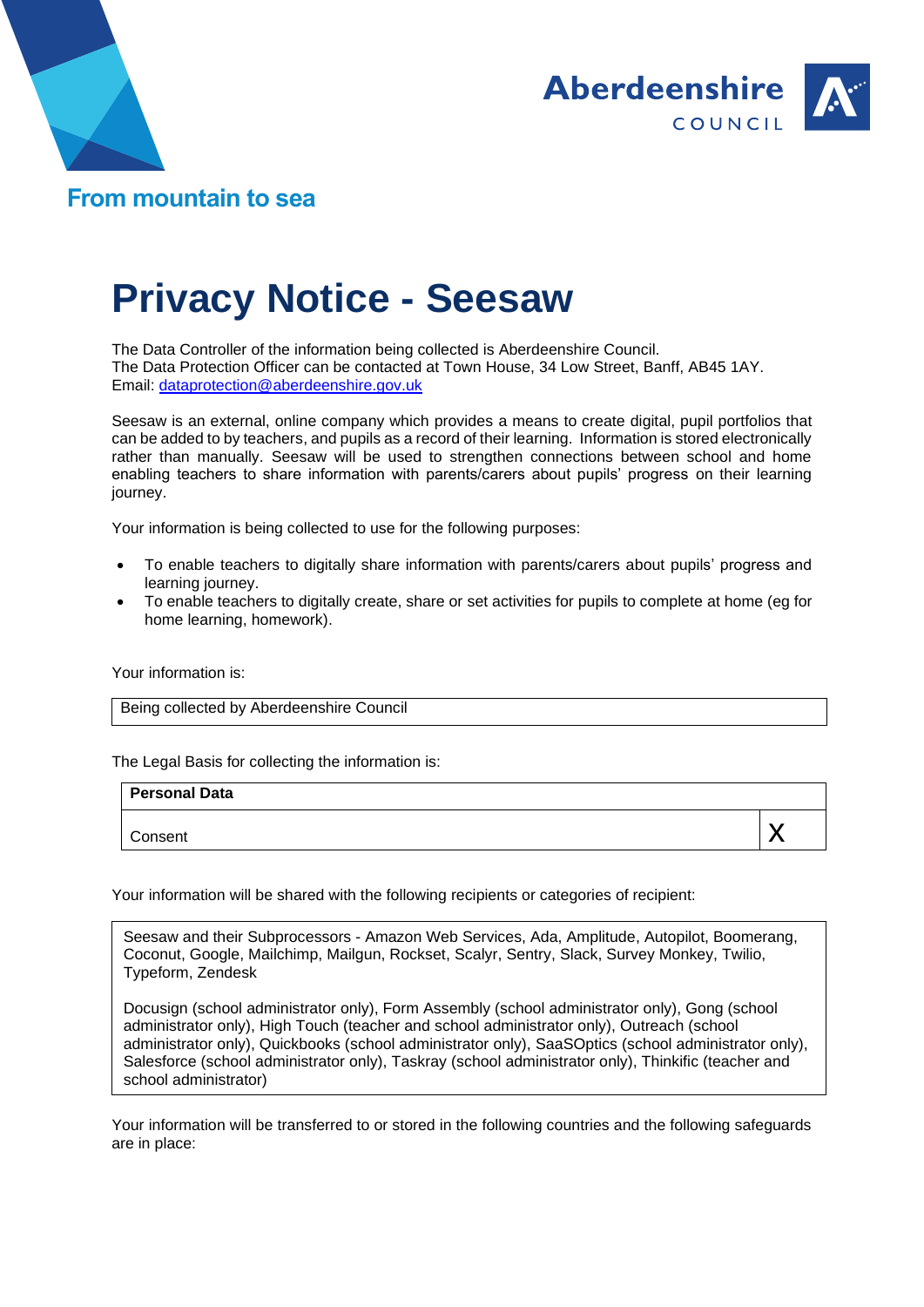



## **From mountain to sea**

Seesaw have stated that they use the EU-US Privacy Shield for the basis of its data protection standards however the EU Court ruled the EU-US Privacy Shield invalid thus there is in fact currently no adequacy to allow for use of Seesaw. By default, Seesaw hosts data in the United States. All Aberdeenshire schools that purchase 'Seesaw for Schools' must opt to have Seesaw store data in the UK/EU.

The data is hosted by Amazon Web Services which holds compliance with ISO/IEC 271001:2013, 27017:2015 and 27018:2019. This provides a significant level of protection. SeeSaw holds Cyber Essentials certification.

There is significant concern with the number of sub-processors used by Seesaw to also process personal data. SeeSaw, while having stated that they have signed Data Processing Agreements with all their subcontractors, have failed to provide evidence that shows that they have any control over their sub-contractors' security and compliance standards. Most of these sub-processors are based in the United States and none of these sub-processors have had any due diligence undertaken, by the Council or by Seesaw, to provide assurance as to their safe processing of personal data. There is no adequacy for these sub-processors and the Council does not know what if any certifications any of these sub-processors hold.

A Data Protection Impact Assessment (DPIA) has been carried out to assess the risk associated with use of Seesaw. This DPIA has been rejected by the Council's Data Protection Officer (DPO) owing to significant concerns raised by the Council's Information Security Team, Information Governance Team and Legal Commercial Team primarily concerning processing in the United States by Seesaw and their numerous sub-processors. On that basis the DPO strongly advises against the use of this system.

The Council's Legal Commercial Team have further advised against the use of the system on the basis that the terms and conditions of the contract with Seesaw are not fully compliant with the UK General Data Protection Regulation.

The Legal Basis allowing for lawful processing is consent. By consenting to use Seesaw you are accepting the risks outlined above regarding the security of your/your child's personal data.

The retention period for the data is: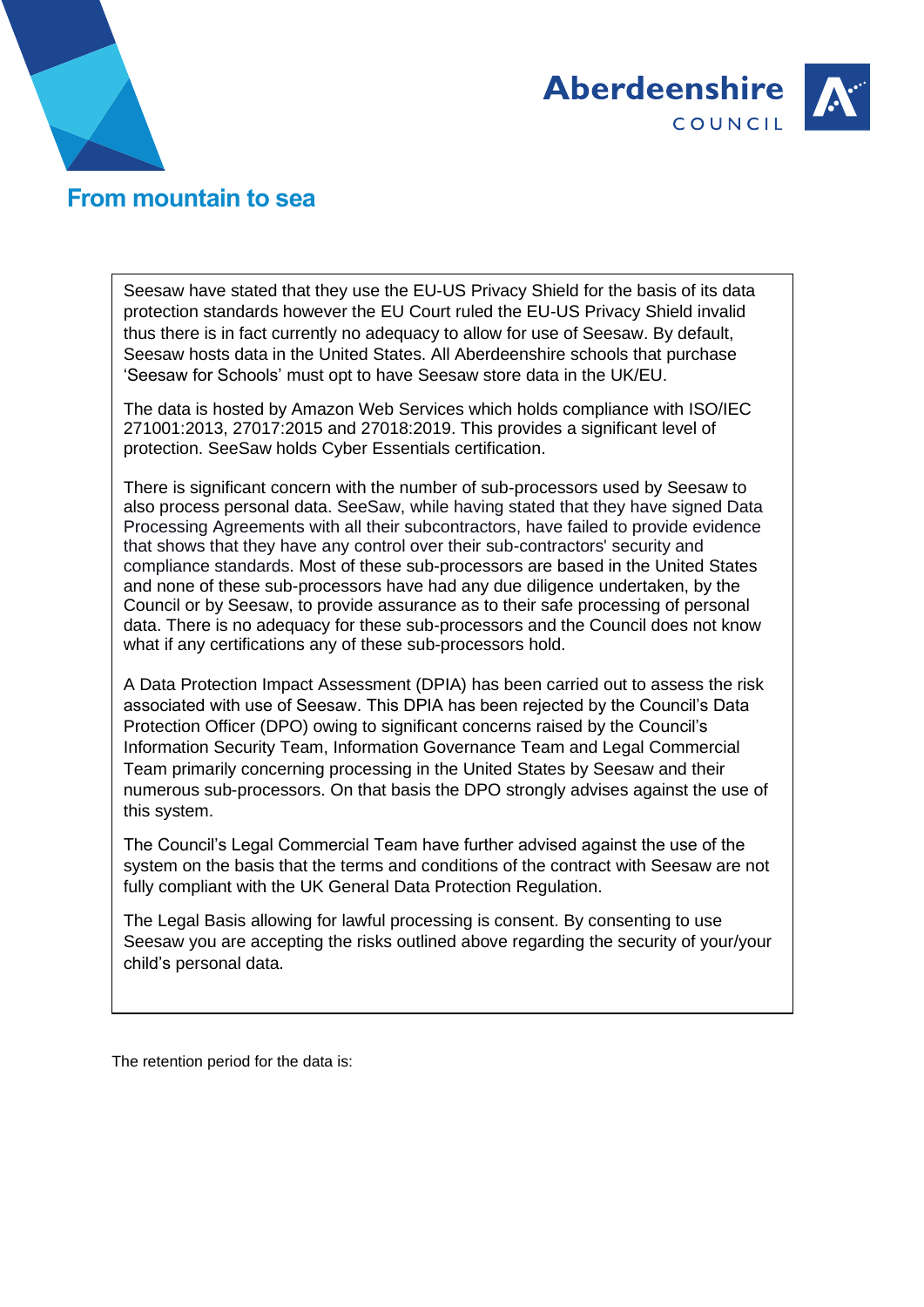



## **From mountain to sea**

Personal data will be held in the system for as long as the pupil is engaging with the service. Once an account is deleted or deemed inactive (not accessed for a period of more than a year), the personal data associated will be deleted by the provider within 60 days. Schools will delete pupil records when they leave the school.

Seesaw will comply with a school request to delete its data; Seesaw will ensure that this is complied with, within 60 days.

The following automated decision-making, including profiling, will be undertaken:

*"Not applicable".*

Please note that you have the following rights:

- to withdraw consent at any time, where the Legal Basis specified above is Consent;
- to lodge a complaint with the Information Commissioner's Office (after raising the issue with the Data Protection Officer first);
- to request access to your personal data;
- to object, where the legal basis specified above is:
	- (i) Performance of a Public Task; or
	- (ii) Legitimate Interests.
- to data portability, where the legal basis specified above is:
	- (i) Consent; or
	- (ii) Performance of a Contract;
- to request rectification or erasure of your personal data, as so far as the legislation permits.